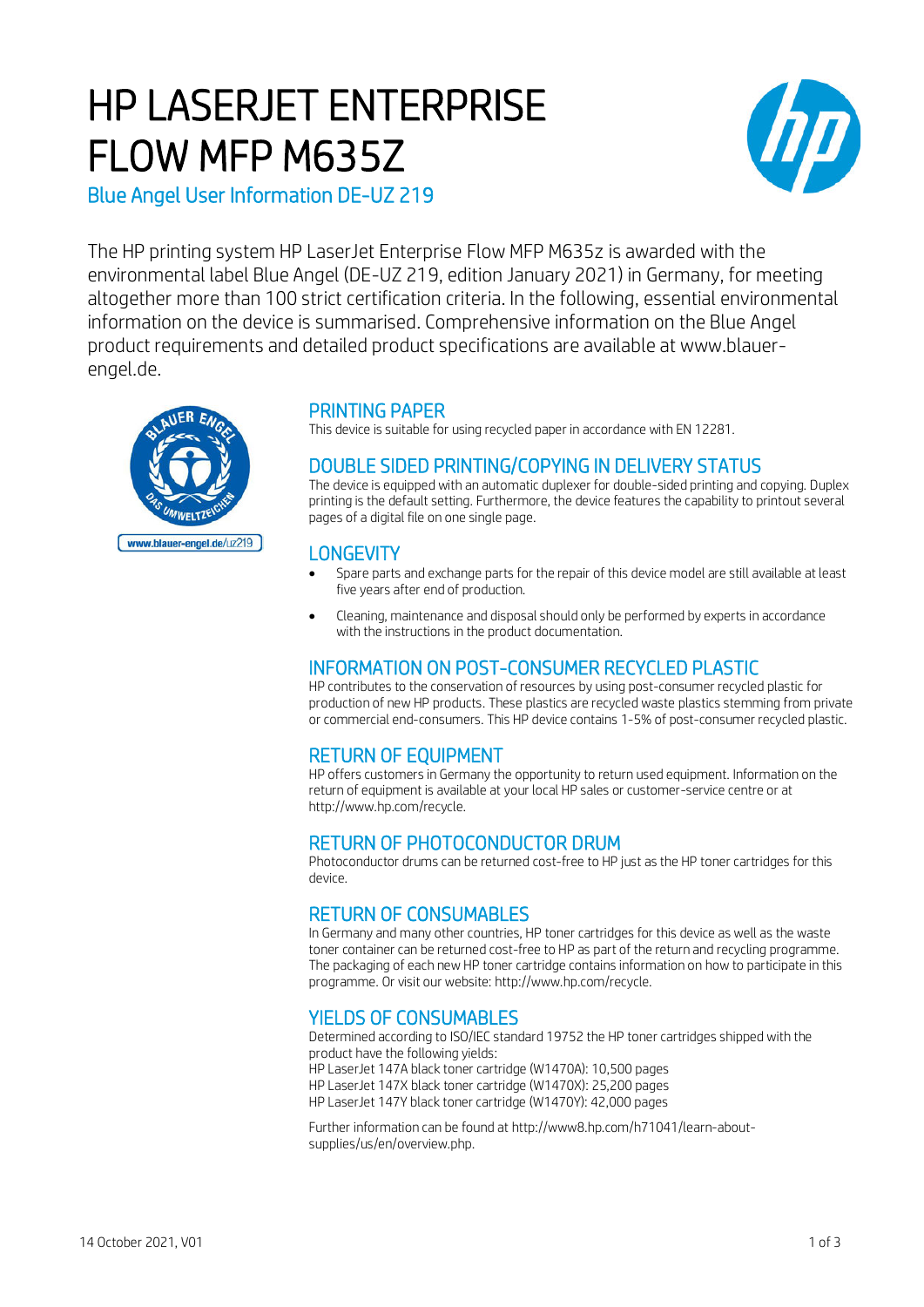#### INFORMATION ON HANDLING OF THE TONER MODULES

- Please leave HP toner cartridges in their despatch packaging until you need them for use in your printer; when inserting the HP toner cartridge, please follow the information on handling.
- HP toner cartridges should never be opened by force. If toner dust escapes, e.g. as a result of inappropriate handling, inhalation of dust and skin contact are to be avoided as a precautionary measure.
- In case of skin contact wash affected areas thoroughly with soap and cold water. HP toner cartridges are to be kept out of the reach of children.

#### AIR EMISSIONS

With original HP toners, the device passes the air emission test for monochrome printing according to DE-UZ 219. Since plastics of new electrical devices generally release small amounts of volatile substances into the room air, we recommend providing sufficient air exchange in rooms where new devices are set up.

#### NOISE EMISSIONS

Declared sound power level for one-sided printing (LwAc) In monochrome print mode 61 pages/minute: 7.08 Bels and 70.8 dB

## **ENERGY**

#### Energy information on HP LaserJet Enterprise Flow MFP M635z

The consumption of electric power depends on its properties and on the way it is used. HP LaserJet Enterprise Flow MFP M635z is designed and pre-set in a way to allow you to reduce electricity costs.

Directly after the last print job/print or copy job, HP LaserJet Enterprise Flow MFP M635z with its instant-on fuser technology switches over to an electric power saving mode, from which it can quickly print or copy again. If the device switches over to electric power saving modes, you can save electricity and operating costs. If the device is to print or copy again, there can be a short delay – this is called recovery time. However, the device meets the strict Blue Angel requirements for a recovery time (http://www.blauer-engel.de).

You can save electricity costs by shortening the device's delay times as it will switch over to an electric power saving mode more quickly. If you extend the delay time or deactivate the electric power saving mode, you should consider that consequently the device will consume more electric power and might no longer meet the maximum value for electric power consumption of the Blue Angel. We recommend not extending the delay times.

The device is so designed as to ensure that it can be switched to the Off-mode (standby) by pressing the on/off switch up to twice a day without suffering damage. This device does not have a switch by which it can be completely disconnected from the mains. When after having switched off the device you pull out the power plug, electric power consumption is completely stopped.

The table below lists the individual power consumption values as well as delay and recovery times (factory setting). With these values the device meets the Blue Angel requirements.